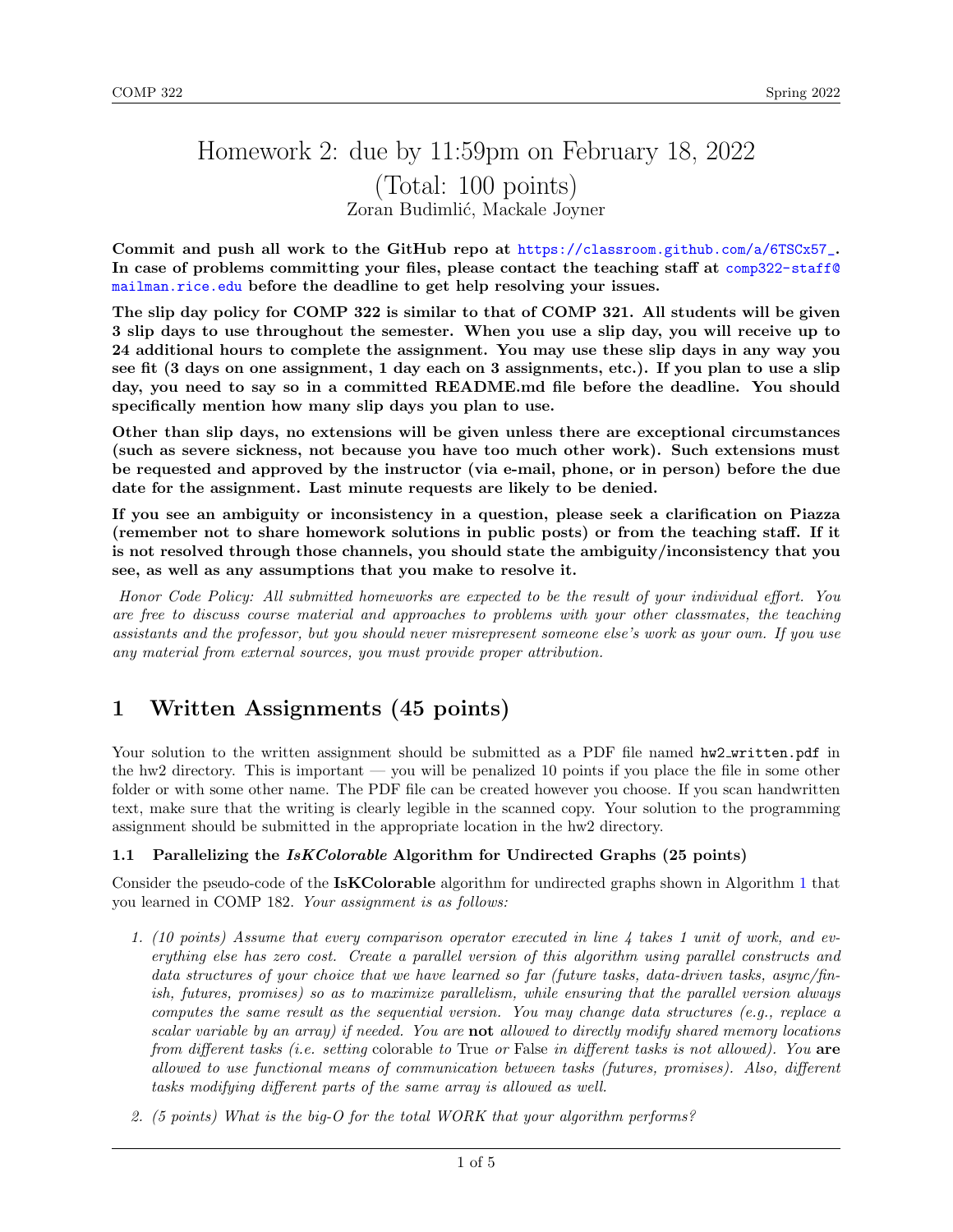- 3. (5 points) Assume that every comparison operator executed in line 4 takes 1 unit of work, and everything else has zero cost. Is it possible for your parallel algorithm to have a larger value of WORK than the sequential version for a given set of inputs? If so, describe an example when this can happen. If not, explain why not.
- 4. (5 points) Assume that every comparison operator executed in line 4 takes 1 unit of work, and everything else has zero cost. Is it possible for your parallel algorithm to have a smaller value of WORK than the sequential version for a given set of inputs? If so, describe an example when this can happen. If not, explain why not.

# Algorithm 1: IsKColorable

**Input:** Graph  $g = (V, E)$  and  $k \in \mathbb{N}$ . **Output:**  $\exists f: V \rightarrow [k], \forall \{u, v\} \in E, f(u) \neq f(v).$ 1 foreach Assignment  $f$  of a value in  $[k]$  to each node in  $V$  do 2 colorable  $\leftarrow True;$ 3 foreach  $\{u, v\} \in E$  do 4 if  $f(u) = f(v)$  then  $\mathbf{5}$  | colorable ← False;  $\vert \cdot \vert$  break; 7 if  $colorable = True$  then  $\vert$  return True; 9 return False;

# <span id="page-1-0"></span>1.2 Parallel Fibonacci using Futures (20 points)

We will now revisit the Fibonacci computation from HW1, but this time we will use futures to compute the Fibonacci function. The parallel implementation of Fibonacci using futures is shown below in Listing [1.](#page-1-1)

- 1. What is the big-O of the total amount of Work performed by this algorithm? You are allowed to consult the correct solution from HW1 if it helps you answer this. (5 points)
- 2. Perform a theoretical big-O analysis for the critical path length for a call to fib(n). Include an explanation of the analysis, and state what expression you get for CPL(n) as a function of n. (10 points)
- 3. Bob the COMP 322 TA had a brilliant idea that we should improve this parallel Fibonacci implementation through memoization using futures. His implementation is given below in Listing [2.](#page-2-0) What is the CPL(n) of Bob's algorithm (for  $n < Max Memo$ ), for the first-ever call to fib? Is Bob's faster, same, or slower than the sequential Memoized Fibonacci from HW1? You can assume unlimited amount of cores available for the computation. Explain your answer. (5 points)

```
1 public static int fib(int n) throws SuspendableException {
2 doWork (1); // every call to fib counts as 1 unit of work
3
4 if (n \leq 0) return 0;
5 else if (n = 1) return 1;
\frac{6}{7}var f1 = future (() \rightarrow fib(n - 1));8 var f2 = future (() \rightarrow fib (n - 2));
9
10 return f1 .get () + f2 .get ();|11| }
```
### Listing 1: Parallel Fibonacci using Futures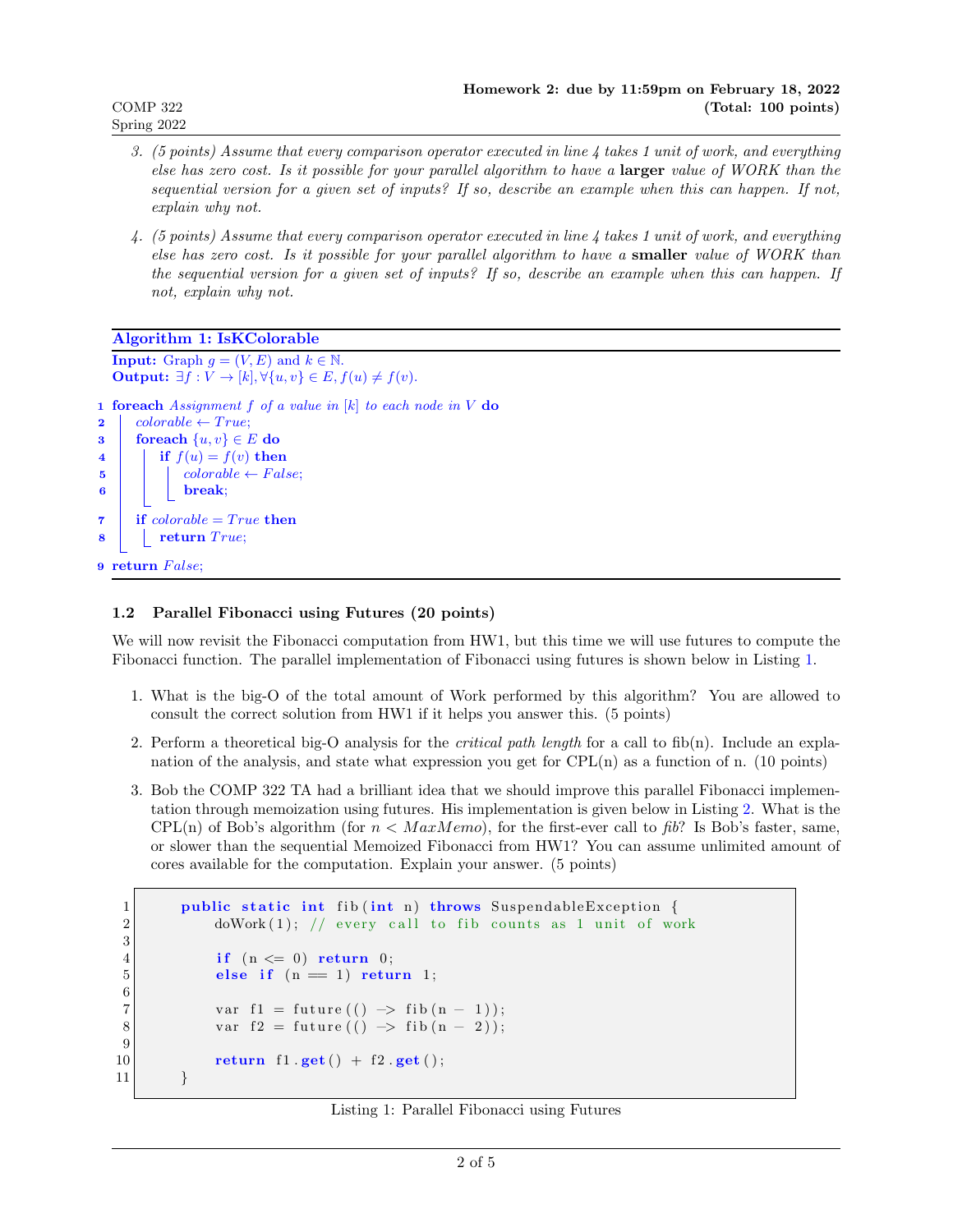COMP 322 Spring 2022

```
1 public class MemoizedParallelFib {
2 private static final int MaxMemo = 1000000; // max memoized results
3 private static final HjFuture<Integer > [] memoized = // array of futures
4 Stream . iterate (0, i \to i+1) // Stream (0, 1, 2, ...)5 . limit (MaxMemo) // Stream (0, 1, 2, ... MaxMemo−1)
6 . map(e->future(()->fib(e)))// Stream of futures to compute
7 / ( f i b (0), f i b (1), ... f i b (MaxMemo-1))
8 . toArray (HjFuture []::new); // convert to array
9
10 public static int fib(int n) throws SuspendableException {
11 doWork(1); // every call to fib counts as 1 unit of work
12 if (n \leq 0) return 0;
13 else if (n = 1) return 1;
14 else if (n > = MaxMemo) return fib (n - 1) + fib (n - 2);
15 else return memoized [n-1]. get () + memoized [n-2]. get ();
16 }
17 }
```
Listing 2: Memoized Parallel Fibonacci. ©"Bob the COMP 322 TA".

# 2 Programming Assignment: GitHub Contributions (55 points)

# 2.1 Introduction

In this assignment, you will implement a concurrent version of a program that fetches and displays all contributors and their total contributions across all repositories under a given organization on GitHub.

| GitHub Username   | your github username |
|-------------------|----------------------|
| Password/Token    |                      |
| Organization      | organization name    |
|                   | Load contributors    |
| Login             | Contributions        |
| user1             | 174                  |
| user <sub>8</sub> | 21                   |
| user34            | 20                   |
| user <sub>2</sub> | 19                   |
| user43            | 14                   |
| user11            | 12                   |
| user5             | 5                    |
| user7             | 4                    |
| user3             | 4                    |
| user29            | 4                    |
| user4             | 3                    |

The code in your GitHub repository implements a sequential version of this program that causes the userinterface to block when the Load Contributors button is clicked. For making the GitHub requests, follow the steps below to generate a token for your account. To test your code, you may find it helpful to use the following organizations that contain sample data:

- revelation
- galaxycats
- moneyspyder
- notch8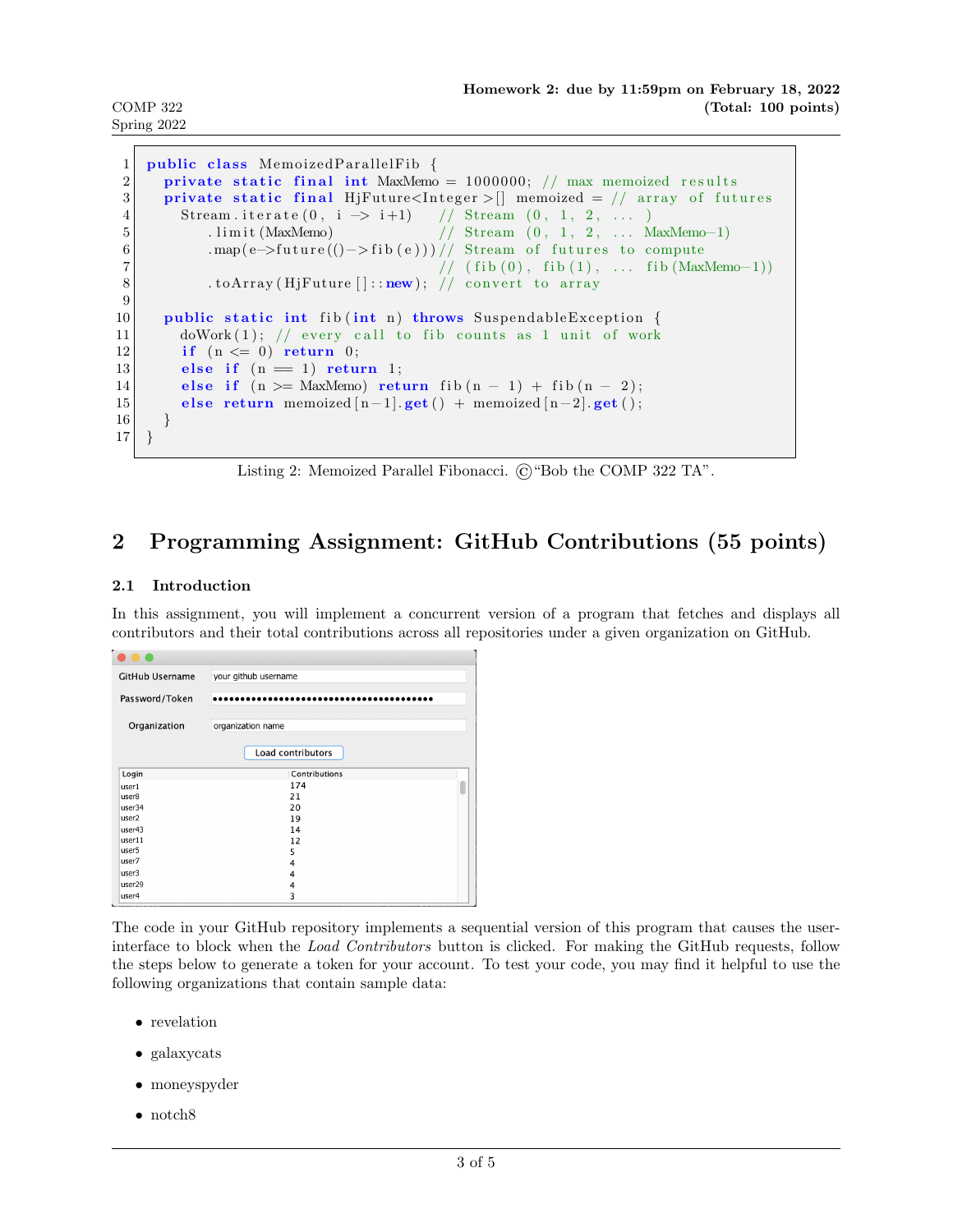Other organizations are provided in the unit tests.

### 2.2 Setup

See the Lab 1 handout for instructions on HJlib installation for use in this homework. The provided code for HW 2 can be found in your GitHub repository at [https://classroom.github.com/a/6TSCx57\\_](https://classroom.github.com/a/6TSCx57_).

You can generate a GitHub developer token at <https://github.com/settings/tokens/new>. Select the repo scope and click Generate Token. Copy and save the token in a safe place.

To start up the program open the main class and click the green arrow to start up the user-interface. Specify your github account username, the token generated above, and an organization from the list above. When you click the Load Contributors button, notice that the user-interface freezes, the button remains selected and you are unable to click in the text fields until the data is loaded.

### 2.3 Abstract Overhead

Thus far, our abstract metrics have assumed an idealized execution in which there is no overhead in creating async or future tasks. In the real world, asyncs are not actually free: they consume processor cycles and system memory. In this homework, we will simulate that cost using abstract metrics, and try to implement a parallel algorithm in such a way as to obtain the best work value when taking abstract overheads into account.

### 2.4 Parallel GitHub Contributions

The goal of this assignment is to implement a parallel GitHub contributions program with two objectives. The user-interface must not freeze when loading the data and all requests and processing of the results must be performed concurrently. Your parallel solution must use futures, data-driven tasks, and streams. All aggregation and post-processing of the results must be performed concurrently using streams.

A correct parallel program should generate the same output as the sequential version, and should not exhibit any data races. It should pass the unit tests provided, and other tests that the teaching staff may use while grading. You are free to add any tests or other code you like under the main/ and test/ directories, but please do not modify the folder structure of the project. Be sure to change the loadContributorsSeq function call in the *Contributors UI* class to your *loadContributorsPar* implementation.

For testing, change the username field in the ContributorsTest class to your GitHub username and the token field to you GitHub token generated above.

### 2.5 Submitting

To submit, you will need to add, commit, and push all work to the GitHub repository. The repository is located at [https://classroom.github.com/a/6TSCx57\\_](https://classroom.github.com/a/6TSCx57_). Please open a browser, navigate to the url, and verify that you successfully committed your homework. Don't forget to add a README.md file if you plan to use slip days.

Your submission should include the following in the hw2 directory:

- 1. 40 points for your completed parallel solution that does not freeze the user-interface and loads and processes all the data concurrently.
- 2. 5 points for coding style and documentation. We have provided the basic checkstyle rules as part of your Maven project. At a minimum, all code should include basic documentation for each method in each class. You are also welcome to add additional unit tests to test corner cases and ensure the correctness of your implementation.
- 3. 10 points for a report file formatted as a PDF file named  $hw2$  report.pdf in the hw2 directory. The report should contain the following:
	- (a) A summary of your parallel algorithm, and the steps that you had to take to unfreeze the userinterface and process the results concurrently.